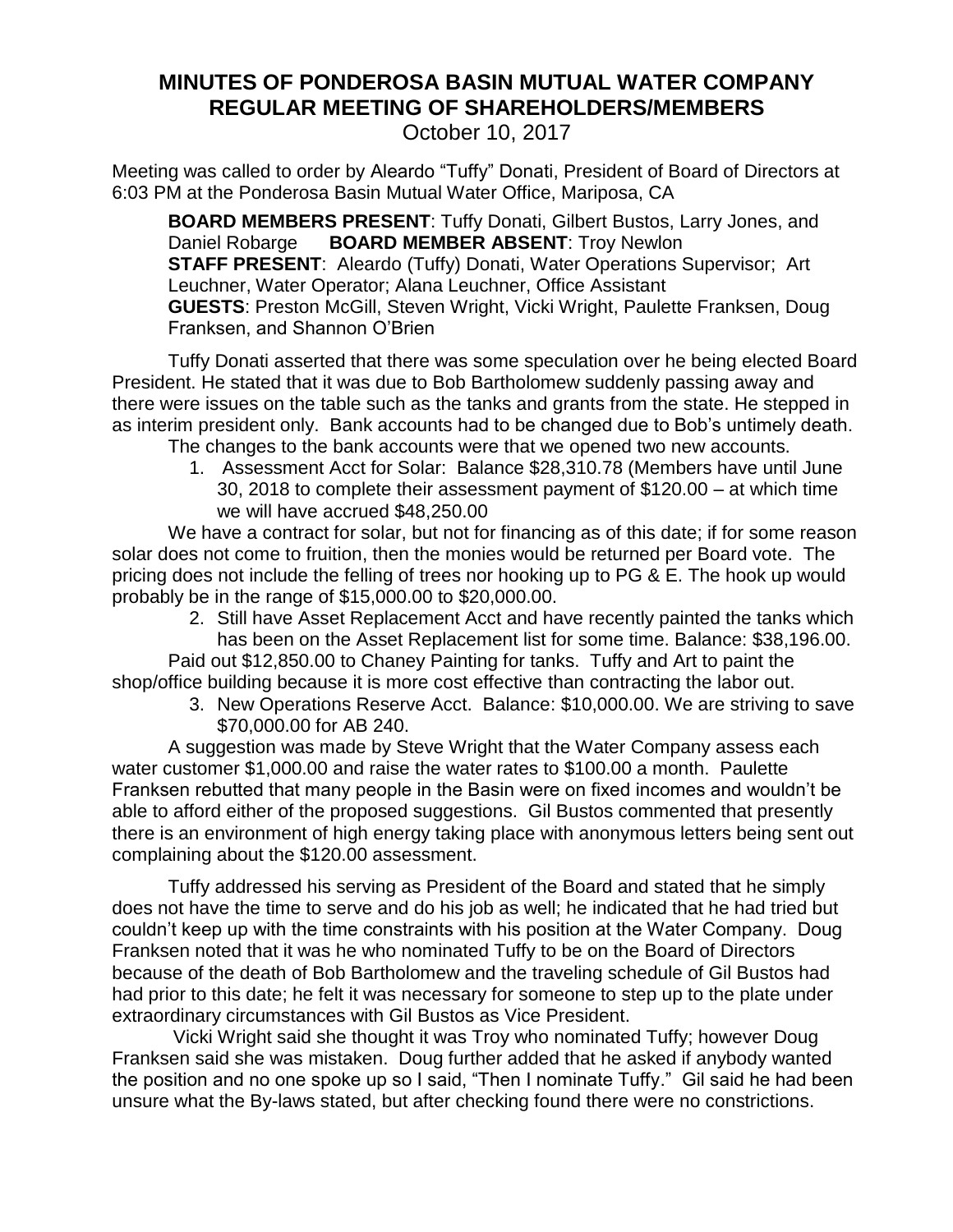Tuffy will be exempt from matters relating to all personnel matters. Vicki Wright stated she felt it was a conflict of interest. Tuffy asked her how so? Vicki said she felt employees shouldn't be able to make decisions. Doug Franksen stated that when he was on the Board in 2015 that 1/3 of the Water Companies in the state had well managers on the board in a non-treasury, non-secretarial position. Gil Bustos interjected that "You have the right to voice your opinion and have something come of it; you have the right to request that that be heard in a meeting and make changes in the By-laws. You have that right if there is something you want discussed in an open meeting, we will be happy to add it to the agenda.

Discussion moved to the voting taking place at the Annual Meeting of Shareholders/Member. Doug Franksen remarked that nominations and voting took place at that meeting and members present as well as all those who sent in their proxies had their votes counted. Vicki Wright said the ballots weren't counted by anybody. Gil Bustos assured her that the ballots were counted by the secretaries at the meeting prior to us all leaving the hall. The results were not announced to all because everyone was in a hurry to get home, so we made the announcement at the next meeting… and that is the way it happened.

The Water Company will not respond to anonymous complaints, so in the future a person can fill out a form and it will be addressed.

Vicki Wright said she has been requesting minutes for three years; Gil explained that Bob kept a lot of the information on his personal computer. More conversation back and forth with the outcome that Gil related to Vicki that he would get her the minutes she had requested, but that in reading her email, all her demands would not be honored; however, the Items outlined in Article X of the By-laws will be provided and made available to any member/shareholder--upon request.

Next subject brought up by Vicki Wright pertained to Tuffy performing a non-paying volunteer position on company time. Tuffy replied that when called he related that he will get back to them later .... Discussion back and forth—ending with Tuffy saying that the time consumption of the presidency had caused him to suggest to the Board that Gil Bustos step in and that being President for the short interim was not a conflict of interest because he was not personally benefited by being a public servant. Gil stated that the reason Tuffy resigned was due to spending too much time not just working as President, and too much time for the Water Company that there was no time to devote to his family; so what we've done is discuss this. Tuffy added that Bob was retired and had a passion for this but that, unfortunately, none of us have the time that he devoted to it, so we're going to have to find a way to divide up the work.

Gil told Tuffy that since he had resigned as President and that he had now assumed the role – we need to get back to the agenda.

Preston McGill was asked to give an update on the Solar. Preston related that he, too, is a member of Ponderosa Basin. He stated when in place the Solar will be working during peak time, thereby making it more cost effective.

There were questions to Preston regarding dates to be completed etc. Preston stated that the initial date had been construction to begin on 11/1/2017 with completion date of 2/1/2018, as well as cost contingencies and the use of 3 phase power.

Next item of business: Gil Bustos stated that minutes had been passed out and were there any corrections or additions. With none being rendered, Larry Jones made a **m**otion to approve the minutes; a **s**econd; **c**arried. **MSC**

Water Manager related that his Report had been disbursed throughout the meeting.